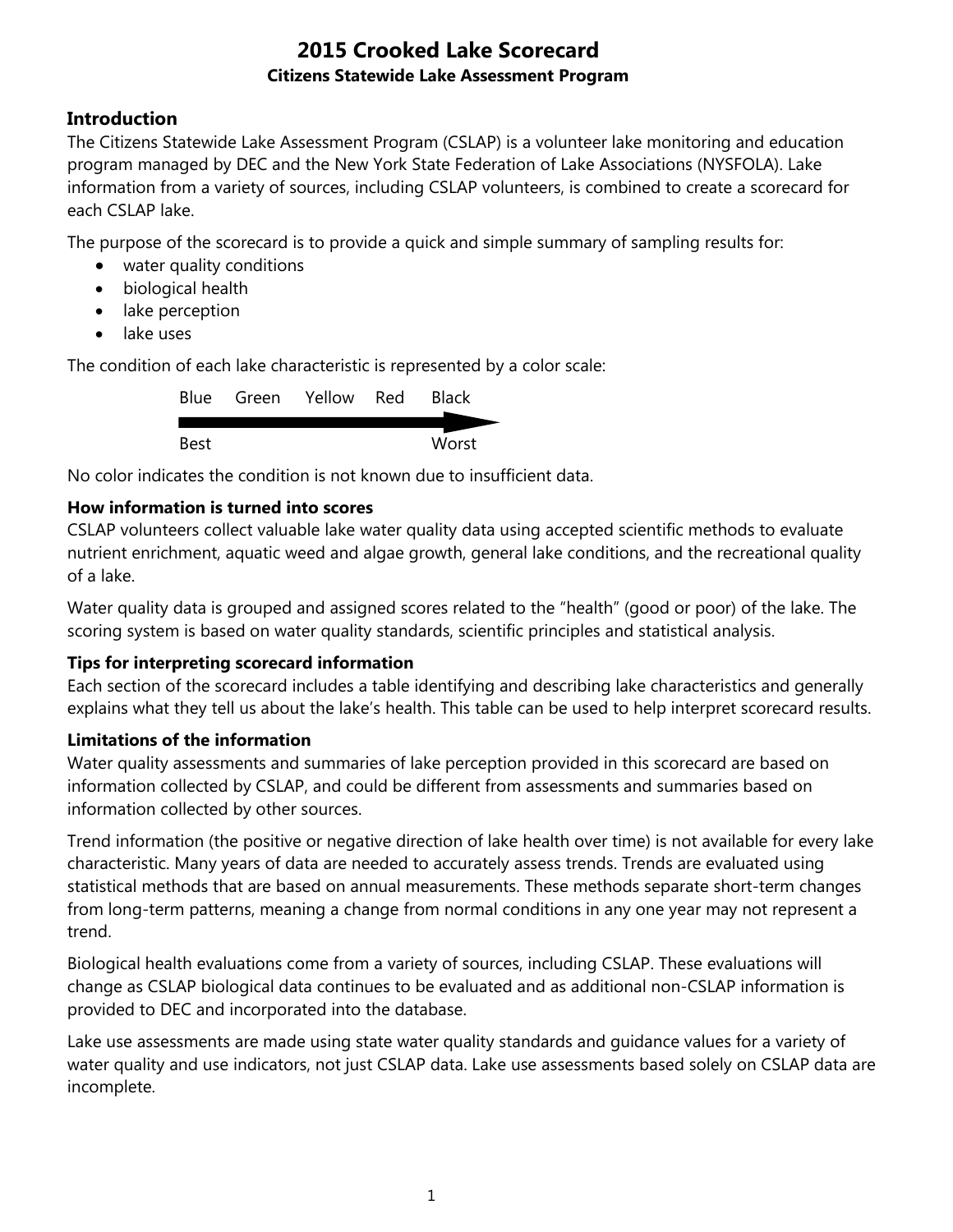## **Water Quality Assessment**

Water quality assessments are based on data collected from the deepest part of the lake every other week, for 15 weeks, from late spring through early fall. The data is used to evaluate a number of lake conditions, including algae growth (productivity or trophic status), pH and deepwater dissolved oxygen levels. There is not enough data to identify a trend in the deepwater oxygen levels for any CSLAP lake.



*\**All years of CSLAP data collection for the lake except those for which data was not available.

| The following data is collected and analyzed to determine the water quality score. |  |  |  |
|------------------------------------------------------------------------------------|--|--|--|
|                                                                                    |  |  |  |

| <b>Water quality</b><br>characteristic | <b>Score</b>                                                        | <b>Description of characteristic</b>                                                                                                                                  | <b>What it means</b>                                                                                                                                                                       |
|----------------------------------------|---------------------------------------------------------------------|-----------------------------------------------------------------------------------------------------------------------------------------------------------------------|--------------------------------------------------------------------------------------------------------------------------------------------------------------------------------------------|
|                                        | Total<br>Phosphorus (TP)                                            | TP is measured because it is an<br>important nutrient that often controls<br>the growth of algae and rooted plants.                                                   | Too much phosphorus can harm aquatic life,<br>water supplies, and recreational uses by causing<br>excessive algae growth.                                                                  |
| <b>Trophic Status</b>                  | Chlorophyll a                                                       | Chlorophyll <i>a</i> is measured to estimate<br>the amount of algae in a lake.                                                                                        | The amount of chlorophyll $a$ is usually closely<br>related to the amount of phosphorus and can<br>affect water clarity.                                                                   |
|                                        | Secchi Disk                                                         | This is a device to measure how far<br>down into the water you can see.                                                                                               | Water clarity is a strong indicator of the public's<br>opinion of lake conditions.                                                                                                         |
|                                        | рH                                                                  | Water pH is measured to determine its<br>acidity or alkalinity.                                                                                                       | Values between 6 and 9 support most types of<br>plant and animal life.                                                                                                                     |
| pH Balance                             | Conductivity                                                        | Conductivity is measured to estimate<br>the amount of dissolved and<br>suspended solids in water, including<br>salts and organic material.                            | High conductivity values may be related to<br>geology or land use practices and can indicate<br>susceptibility to changes in pH.                                                           |
| Deepwater<br>Dissolved<br>Oxygen       | Phosphorus,<br>ammonia, nitrite,<br>iron, manganese,<br>and arsenic | Dissolved oxygen (DO) is not<br>measured directly, but can be inferred<br>from the levels of certain chemicals in<br>water samples collected near the lake<br>bottom. | Dissolved oxygen is critical for the ecological<br>balance of lakes. Low DO in bottom waters can<br>affect the survival of fish and lake organisms and<br>cause chemical changes in lakes. |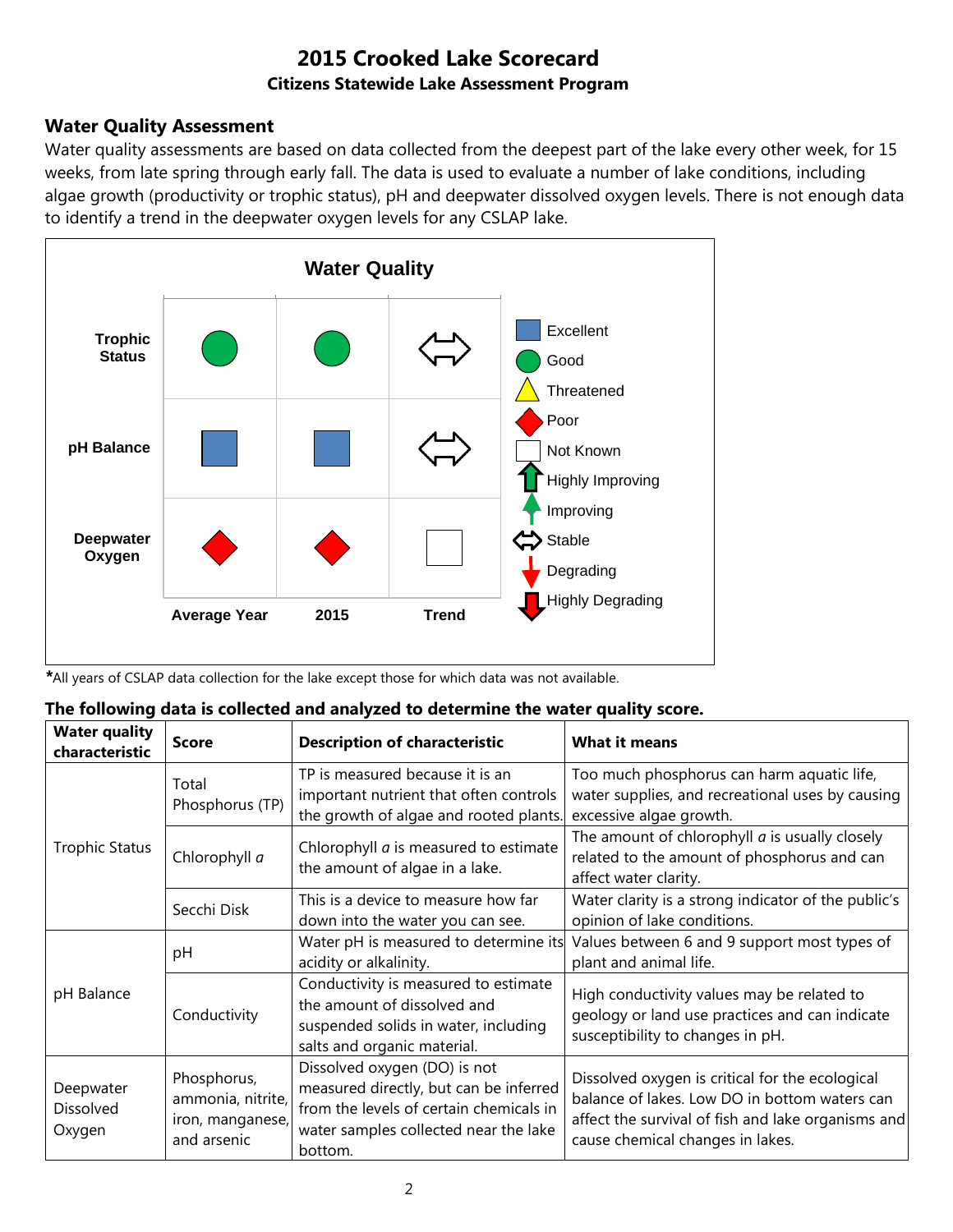#### **The water quality scores for each water quality characteristic are determined by the following:**

| <b>Water quality</b><br>characteristic  | <b>Score</b> | <b>Criteria Score Elements</b>                                                                     | <b>How Criteria Are Used to Determine Score</b>                                                      |  |
|-----------------------------------------|--------------|----------------------------------------------------------------------------------------------------|------------------------------------------------------------------------------------------------------|--|
|                                         | Excellent    | Average value for each trophic                                                                     | Trophic score = $8$ or $9$ (two of three trophic indicators<br>= oligotrophic, other is mesotrophic) |  |
| <b>Trophic Status</b>                   | Good         | indicator (water clarity, chlorophyll<br>a, total phosphorus) assigned score                       | Trophic score = $6$ or 7 (at least two trophic indicators<br>= mesotrophic or "higher")              |  |
|                                         | Threatened   | of 3 if oligotrophic <sup>+</sup> , 2 if<br>mesotrophic <sup>+</sup> , 1 if eutrophic <sup>+</sup> | Trophic score = $4$ or $5$ (at least one trophic indicator<br>= mesotrophic or "higher")             |  |
|                                         | Poor         |                                                                                                    | Trophic score = $3$ (all trophic indicators = "eutrophic")                                           |  |
|                                         | Excellent    | Average pH is evaluated against                                                                    | pH between 7.5 and 8.5                                                                               |  |
|                                         | Good         | state water quality standards                                                                      | pH between 7 and 7.5                                                                                 |  |
| pH Balance                              | Threatened   | (should be above 6.5 and below 8.5)<br>and average conductivity evaluated                          | pH above 8.5, pH between 6.5 and 7, or conductivity<br>$< 50$ ug/l                                   |  |
|                                         | Poor         | to determine if low buffering<br>capacity against future pH change                                 | pH < 6.5                                                                                             |  |
| Deepwater<br><b>Dissolved</b><br>Oxygen | Excellent    | Deepwater ammonia and                                                                              | Actual DO data indicating fully oxygenated conditions<br>in stratified lakes to lake bottom          |  |
|                                         | Good         | phosphorus levels are compared to<br>surface readings, and assigned a                              | All shallow lakes assumed to be good absent data;<br>deepwater scores = $1$                          |  |
|                                         | Threatened   | score of 3 if bottom readings are<br>>10x surface readings and a score                             | Deepwater NH3 score + Deepwater TP score > 3 or<br>actual DO data indicating hypoxic conditions      |  |
|                                         | Poor         | of 2 if bottom readings are > 5x<br>surface readings                                               | Deepwater NH3 score = 3 or actual DO data<br>indicating anoxic conditions                            |  |
|                                         | Not known    |                                                                                                    | No deepwater $O_2$ or indicator data in stratified lake                                              |  |

**+** trophic designations- oligotrophic = water clarity > 5 m, chlorophyll a < 2 ug/l, total phosphorus < 10 ug/l mesotrophic = water clarity 2-5 m, chlorophyll a 2-8 ug/l, total phosphorus = 10-20 ug/l

eutrophic = water clarity < 2 m, chlorophyll a > 8 ug/l, total phosphorus > 20 ug/l

### **The water quality trends for each water quality characteristic and measure of lake perception are determined by the following:**

| Highly Improving: | linear regression correlation coefficient ( $R^2$ ) > 0.5 and p value < 0.01, with trend toward<br>higher "score"                           |
|-------------------|---------------------------------------------------------------------------------------------------------------------------------------------|
| Improving:        | $R^2 > 0.33$ and p value < 0.05, or $R^2 > 0.5$ and p value < 0.05, or $R^2 > 0.33$ and p value < 0.01,<br>with trend toward higher "score" |
| Stable:           | neither linear regression nor p value in statistically significant ranges as defined above                                                  |
| Degrading:        | $R^2 > 0.33$ and p value < 0.05, or $R^2 > 0.5$ and p value < 0.05, or $R^2 > 0.33$ and p value < 0.01,<br>with trend toward lower "score"  |
| Highly Degrading: | $R^2$ > 0.5 and p value < 0.01, with trend toward lower "score"                                                                             |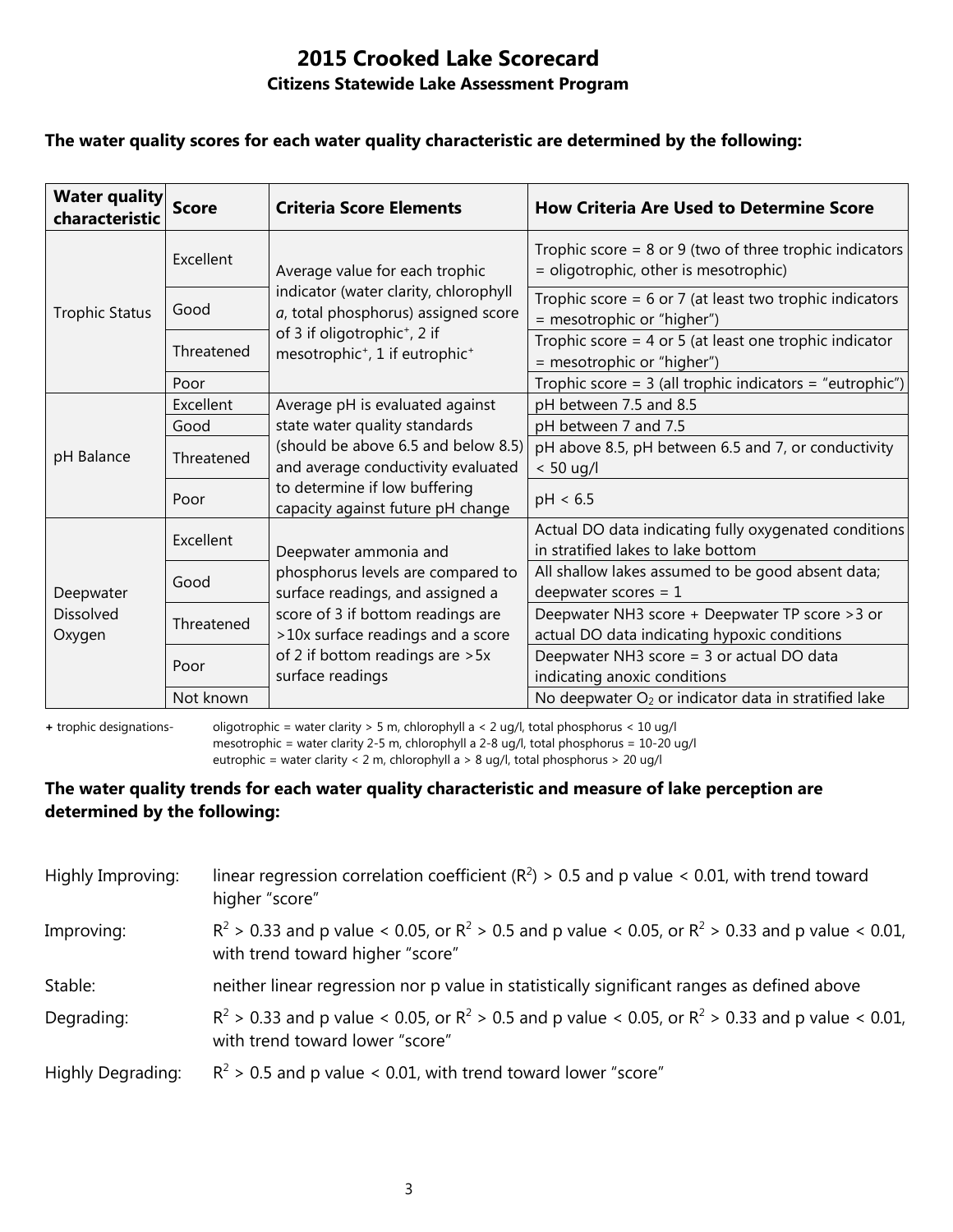## **Biological Health**

Biological health of lakes can be evaluated in a number of ways. For CSLAP lakes, biological health evaluations are based on the presence of invasive plants, the type and number of blue-green harmful algal blooms, the presence of invasive animals (zebra mussels, spiny waterflea, etc.), the types of fish, aquatic plant diversity, and the number of pollution sensitive aquatic insects.

Biotic indices have been developed to evaluate a few biological health characteristics. Biotic indices are used to compare the biological community of the lake being sampled to the biological community of a known highquality lake. (Data to support biological health assessments is not available for all CSLAP lakes.)



*\** All years of CSLAP data collection for the lake except those for which data was not available.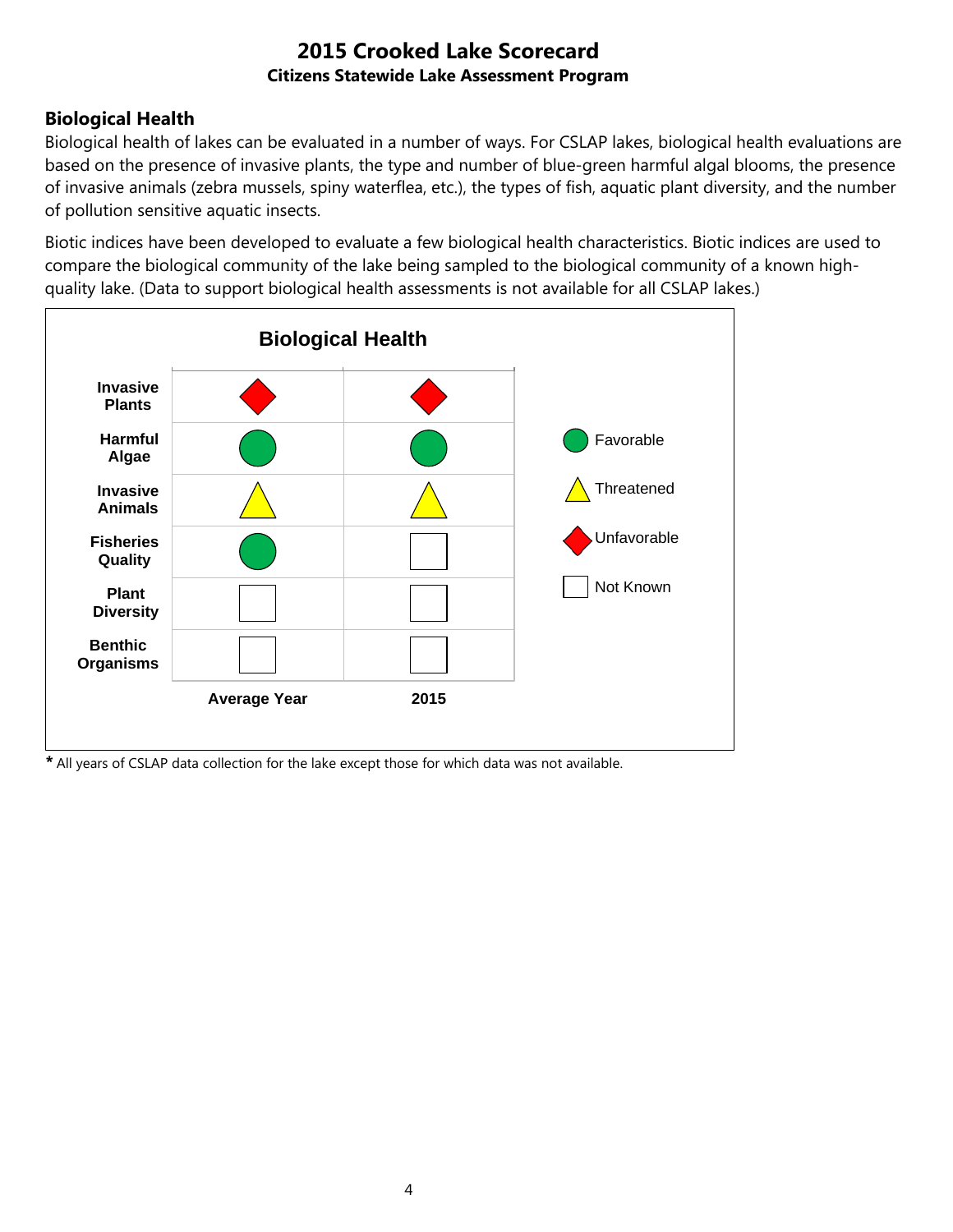| <b>Biological Health</b><br><b>Characteristic</b> | <b>Description of characteristic</b>                                                                                                                                                            | <b>What it means</b>                                                                                                                                                                                                                                                                                                                                                                   |
|---------------------------------------------------|-------------------------------------------------------------------------------------------------------------------------------------------------------------------------------------------------|----------------------------------------------------------------------------------------------------------------------------------------------------------------------------------------------------------------------------------------------------------------------------------------------------------------------------------------------------------------------------------------|
| <b>Invasive Plants</b>                            | CSLAP volunteers survey lakes for nuisance,<br>non-native plants (water chestnut, Eurasian<br>water milfoil, etc.).                                                                             | Abundant invasive plants can crowd out native and<br>protected plants, create quality problems, and interfere<br>with recreation. "Unfavorable" means at least one<br>invasive plant species has been found. "Threatened"<br>lakes are geographically close to an "infected" lake, or<br>have water quality conditions that put them at higher<br>risk for species invasion.           |
| Harmful Algae                                     | DEC and other biologists screen water<br>samples for blue-green algae cell pigments<br>and also test them for algal toxins.                                                                     | Harmful algae can reduce oxygen levels and may cause<br>harm to people recreating on the lake. "Unfavorable"<br>means algal toxin readings are unsafe for water<br>recreation; "threatened" means readings are<br>approaching unsafe for water recreation.                                                                                                                             |
| <b>Invasive Animals</b>                           | DEC and other biologists survey lakes for<br>nuisance, non-native animals (zebra mussels,<br>spiny water flea, etc.).                                                                           | Abundant invasive animals can harm native plant and<br>animal species, influence the likelihood of algal blooms,<br>and interfere with recreation. "Unfavorable" means at<br>least one invasive animal has been found. "Threatened"<br>lakes are geographically close to an "infected" lake, or<br>have water quality conditions that put them at higher<br>risk for species invasion. |
| <b>Fisheries Quality</b>                          | DEC and other fisheries biologists measure<br>the length and weight of various species in a<br>lake's fish community and conduct other<br>measures of the health of the fisheries<br>community. | Better fisheries quality indicates the lake has sufficient<br>food resources and habitat to support its fish<br>community. Several "biotic indices" are used to evaluate<br>fish community quality.                                                                                                                                                                                    |
| <b>Plant Diversity</b>                            | CSLAP volunteers, academic researchers and<br>consultants survey lakes for the number and<br>types of aquatic plants.                                                                           | Higher plant diversity indicates a more natural<br>environment and helps prevent invasive species from<br>taking over a lake. "Floristic quality indices" are used to<br>evaluate plant communities.                                                                                                                                                                                   |
| Benthic<br>Organisms                              | DEC and other biologists count and identify<br>the types of bottom living (benthic) aquatic<br>insects in a lake.                                                                               | More pollution sensitive (intolerant) aquatic insects in a<br>lake usually indicate good water quality and suitable<br>habitat. "Biotic indices" are used to evaluate benthic<br>communities.                                                                                                                                                                                          |

## **The following information is used to determine biological health scores.**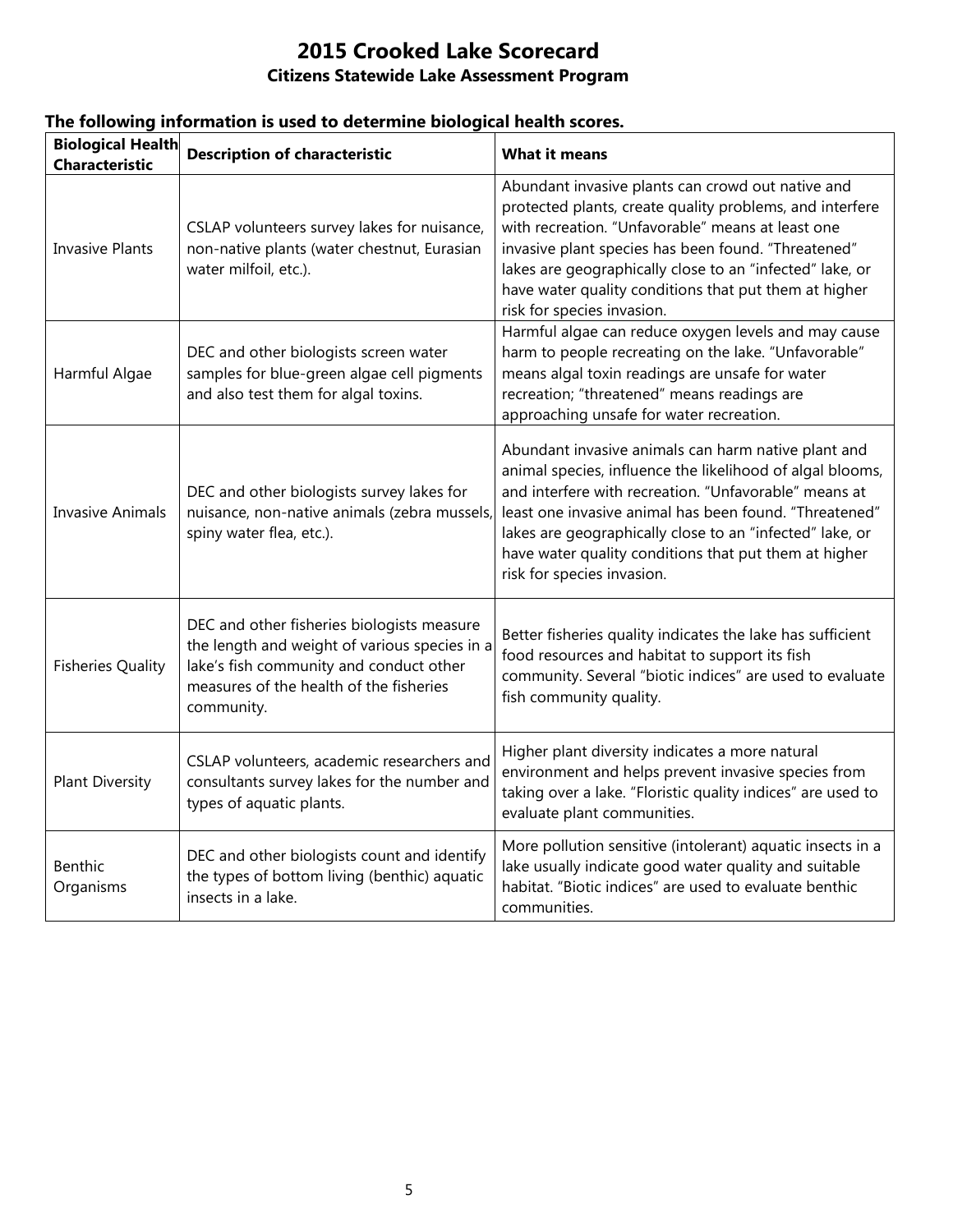# **2015 Crooked Lake Scorecard**

## **Citizens Statewide Lake Assessment Program**

### **The biological health scores for each biological health characteristic are determined by the following:**

| <b>Water quality</b><br>characteristic | <b>Score</b> | <b>Criteria Score Elements</b>                                                                                              | <b>How Criteria Are Used to Determine</b><br><b>Score</b>                                                                                                 |
|----------------------------------------|--------------|-----------------------------------------------------------------------------------------------------------------------------|-----------------------------------------------------------------------------------------------------------------------------------------------------------|
|                                        | Favorable    |                                                                                                                             | No evidence of invasive/exotic aquatic plants                                                                                                             |
|                                        | Threatened   | Aquatic plant surveys are conducted by<br>CSLAP volunteers or by other                                                      | Invasive plants found in nearby (<10 miles away)                                                                                                          |
| <b>Invasive Plants</b>                 |              | organizations; invasive plants identified                                                                                   | lakes or public launch is found on lake                                                                                                                   |
|                                        | Unfavorable  | by plant expert                                                                                                             | Invasive/exotic aquatic plants found in lake                                                                                                              |
|                                        | Not Known    |                                                                                                                             | No aquatic plant surveys in lake (this year)                                                                                                              |
|                                        | Favorable    |                                                                                                                             | All data show algae, phycocyanin and toxin<br>levels below DEC bloom criteria <sup>+</sup>                                                                |
| Harmful Algae                          | Threatened   | Harmful algae bloom (HAB) sampling<br>conducted in open water and along<br>shoreline; total algae, algae species,           | Fluoroprobe or toxin levels exceed DEC<br>threatened <sup>#</sup> criteria; phycocyanin levels exceed<br>DEC bloom criteria, or visual evidence of blooms |
|                                        | Unfavorable  | phycocyanin (blue green pigment) and<br>algal toxins analyzed in samples                                                    | Fluoroprobe or toxin levels exceed DEC bloom<br>criteria in open water or shoreline                                                                       |
|                                        | Not Known    |                                                                                                                             | No HAB data available for lake                                                                                                                            |
|                                        | Favorable    |                                                                                                                             | No reports of invasive/exotic aquatic animals                                                                                                             |
|                                        |              | Invasive animal (primarily zebra or                                                                                         | and no clear threats exist                                                                                                                                |
| Invasive<br>Animals                    | Threatened   | quagga mussel) surveys are conducted<br>on limited basis in CSLAP lakes; other                                              | Invasive animals found in nearby (<25 miles<br>away) waterbodies AND public launch is found<br>on lake, or calcium levels > 20 mg/l                       |
|                                        | Unfavorable  | AIS animals reported through                                                                                                | Invasive/exotic aquatic animals found in lake                                                                                                             |
|                                        | Not Known    | iMapInvasives                                                                                                               | No information to evaluate presence of exotic<br>animals                                                                                                  |
|                                        | Favorable    | New York does not (yet) have a fish                                                                                         | Fish IBI $> 60$ (= "good" and "excellent")                                                                                                                |
| <b>Fisheries</b>                       | Threatened   | index for biotic integrity (IBI); for lakes                                                                                 | Fish IBI between 40 and 60 (= "fair")                                                                                                                     |
| Quality                                | Unfavorable  | with fishery survey data, Minnesota Fish                                                                                    | Fish IBI < 40 (= "poor")                                                                                                                                  |
|                                        | Not Known    | IBI is used to evaluate fisheries quality                                                                                   | No fisheries data                                                                                                                                         |
|                                        | Favorable    | New York has not yet developed a                                                                                            | mFQI > 5 (= "good" quality), based on # genera                                                                                                            |
|                                        | Threatened   | floristic quality index (FQI); for lakes with                                                                               | mFQI = $3-8$ (= "fair" quality), based on # genera                                                                                                        |
| <b>Plant Diversity</b>                 | Unfavorable  | detailed plant survey data, a modified                                                                                      | mFQI < $3$ (= "poor" quality), based on # genera                                                                                                          |
|                                        | Not Known    | version of the Wisconsin FQI and Florida<br>aquatic plant designations are used for<br>evaluating aquatic floristic quality | Insufficient plant survey data to evaluate                                                                                                                |
|                                        | Favorable    | New York has not yet developed a                                                                                            | IBI > 10-15 (based on $#$ genera)                                                                                                                         |
| <b>Benthic</b>                         | Threatened   | macroinvertebrate IBI; for lakes with                                                                                       | IBI between 8 and 15 (based on # genera)                                                                                                                  |
|                                        | Unfavorable  | detailed macroinvertebrate survey data,                                                                                     | IBI < 8                                                                                                                                                   |
| Organisms                              | Not Known    | Vermont IBI is used to evaluate benthic<br>organism quality                                                                 | Insufficient macroinvertebrate data to evaluate<br>benthic organisms quality                                                                              |

**+** DEC bloom criteria- fluoroprobe blue green algae chlorophyll a = 30 ug/l

phycocyanin = 200 units

algal toxins- microcystin-LR = 20 ug/l ("high toxins") along shoreline, = 10 ug/l in open water

**+** DEC threatened criteria- fluoroprobe blue green algae chlorophyll a = 10 ug/l

algal toxins- microcystin-LR = 4 ug/l along shoreline or in open water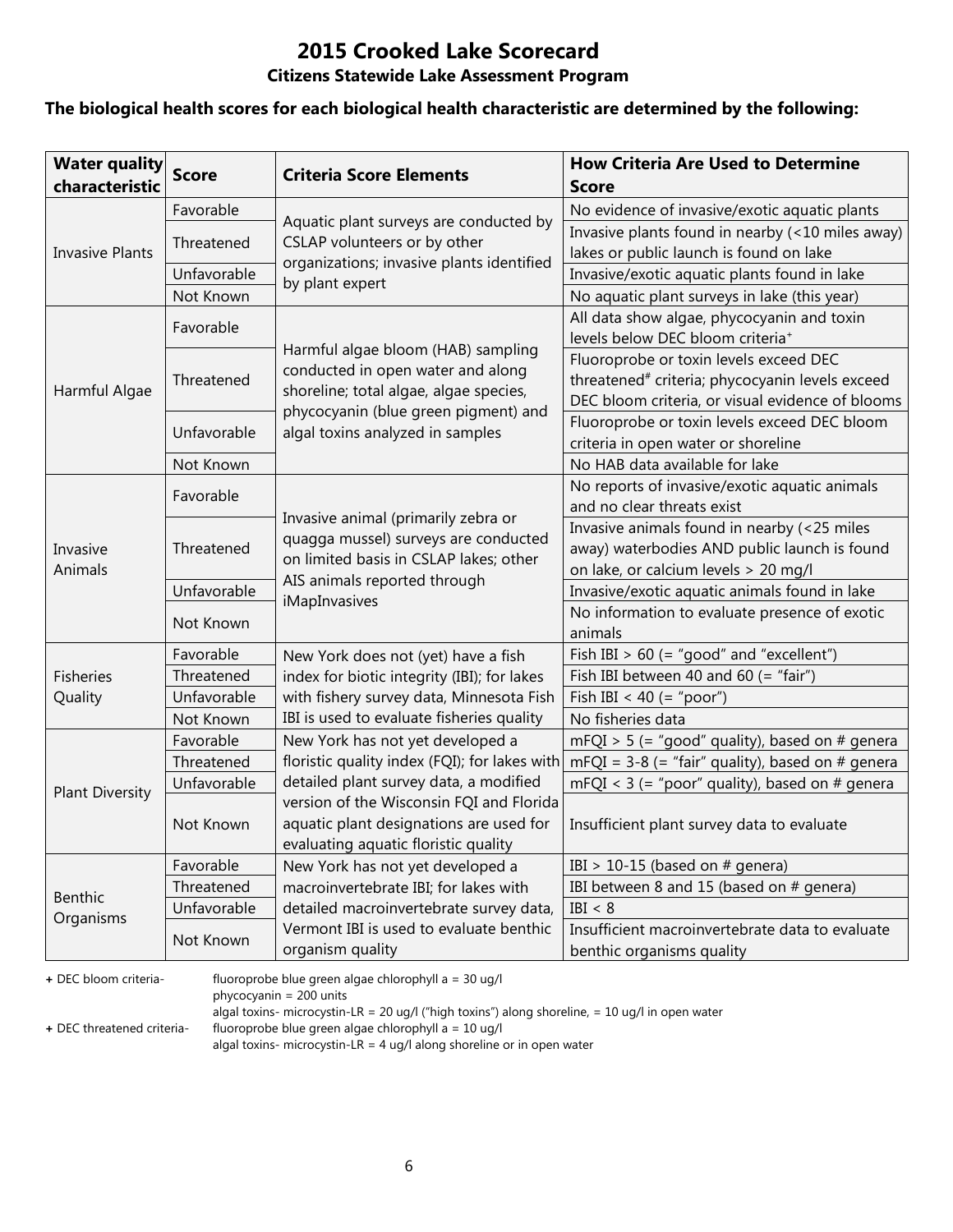## **Lake Perception**

Lake perception scores are based on the visual observations of CSLAP volunteers who answer questions on the Field Observation Form (http://www.dec.ny.gov/docs/water\_pdf/cslapsamobs.pdf) completed during sampling. The questions ask the volunteer to determine their perceptions of how clear the water looks, the abundance of aquatic plants, conditions affecting current recreational use, and the overall recreational quality of the lake.

Visual observations are very closely connected to measured water quality conditions. This information is helpful to lake managers in deciding on nutrient criteria, or the amount of nutrients that can flow into a lake without compromising its water quality. For New York State lakes, perception data collected by CSLAP volunteers is critical to the development of nutrient criteria (defining "how much is too much") and has been consistently collected by CSLAP volunteers since 1992.



*\** All years of CSLAP data collection for the lake except those for which data was not available.

|  | The following information is used to determine the lake perception scores. |  |  |
|--|----------------------------------------------------------------------------|--|--|
|  |                                                                            |  |  |

| Lake Perception<br><b>Characteristic</b> | <b>Description of characteristic</b>                                                                                                   | <b>What it means</b>                                                                                                                                                                                                                                                                                         |
|------------------------------------------|----------------------------------------------------------------------------------------------------------------------------------------|--------------------------------------------------------------------------------------------------------------------------------------------------------------------------------------------------------------------------------------------------------------------------------------------------------------|
| <b>Water Quality</b>                     | Asks the user: How clear does the<br>water look today?                                                                                 | Clearer water usually indicates lower nutrient levels.                                                                                                                                                                                                                                                       |
| <b>Aquatic Plants</b>                    | Asks the user: How abundant are<br>aquatic plants where people are<br>boating and swimming today?                                      | Lower abundances of aquatic plants usually provide proper<br>ecological balance and are less likely to contribute to recreational<br>use problems, although the absence of plants can also lead to<br>lake problems. Lakes with the most favorable assessments have<br>some plants, but not too many plants. |
| Recreation                               | Asks the user: What is your opinion of<br>the recreational quality of the lake?<br>What factors affect your perception of<br>the lake? | Users' perceptions are associated with water quality conditions<br>and aquatic plant coverage. Positive responses usually indicate<br>good water quality and little to no surface plant coverage.<br>Negative responses are usually associated with poor water quality<br>and/or invasive plants.            |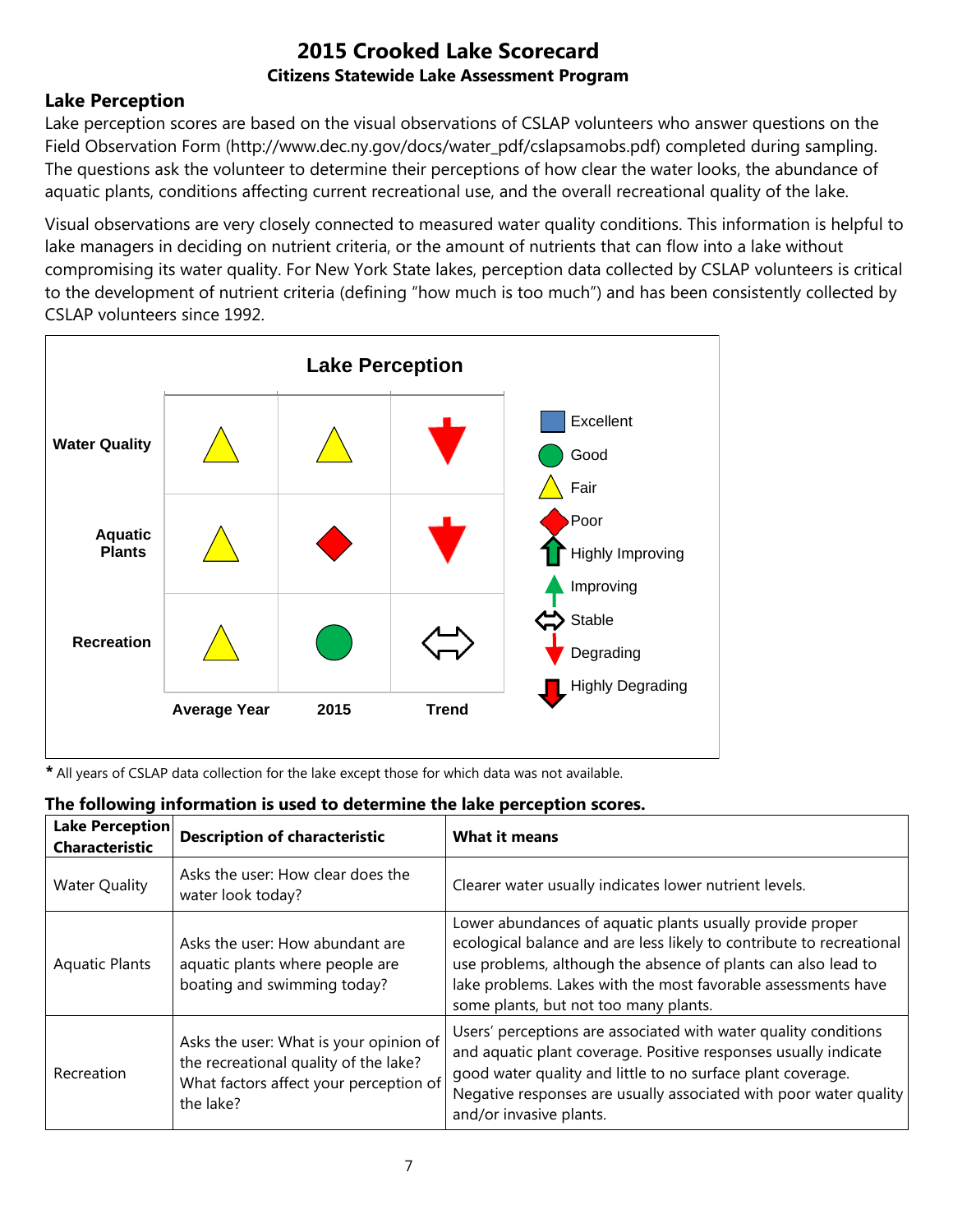# **2015 Crooked Lake Scorecard**

#### **Citizens Statewide Lake Assessment Program**

#### **The lake perception scores for each lake perception characteristic are determined by the following:**

| Lake perception<br>characteristic | <b>Score</b> | <b>Criteria Score Elements</b>                                                                                       | <b>How Criteria Are Used to Determine</b><br><b>Score</b> |  |
|-----------------------------------|--------------|----------------------------------------------------------------------------------------------------------------------|-----------------------------------------------------------|--|
|                                   | Excellent    | Water quality perception is evaluated on a<br>5 point scale during each CSLAP sampling                               | Average value $< 1.5$                                     |  |
| <b>Water Quality</b>              | Good         | session, ranging from "crystal clear" $(=1)$ to                                                                      | Average value > 1.5 and < 2.5                             |  |
|                                   | Fair         | "severely high algae levels" (=5); average                                                                           | Average value $>2.5$ and $<3.5$                           |  |
|                                   | Poor         | values are computed                                                                                                  | Average value > 3.5                                       |  |
|                                   | Excellent    | Aquatic plant coverage is evaluated on a 5                                                                           | Average value $>2$ and $< 2.5$                            |  |
|                                   | Good         | point scale during each CSLAP sampling                                                                               | Average value $>1.5$ and < 2 OR $> 2.5$ and < 3           |  |
| <b>Aquatic Plants</b>             | Fair         | session, ranging from "not visible at lake                                                                           | Average value $>3$ and $<3.5$ OR $<1.5$                   |  |
|                                   | Poor         | surface" $(=1)$ to "plants densely cover<br>surface except in deepest areas" $(=5)$ ;<br>average values are computed | Average value $> 3.5$                                     |  |
|                                   | Excellent    | Recreational conditions are evaluated on a                                                                           | Average value $< 1.5$                                     |  |
| Recreation                        | Good         | 5 point scale during each CSLAP sampling                                                                             | Average value $>1.5$ and $<2.5$                           |  |
|                                   | Fair         | session, ranging from "beautifulcould not                                                                            | Average value $>2.5$ and $<3.5$                           |  |
|                                   | Poor         | be nicer" $(=1)$ to "lake not usable" $(=5)$ ;<br>average values are computed                                        | Average value > 3.5                                       |  |

**+** lake assessments- **water quality** = 1 = crystal clear, 2 = not quite crystal clear, 3 = definite algae greenness, 4 = high algae levels, 5 = severely high algae levels **aquatic plants** = 1 = no plants visible, 2 = plants below surface, 3 = plants at surface, 4 = plants dense at surface, 5 =

surface plant coverage

**recreation** = 1 = could not be nicer, 2 = excellent, 3 = slightly impaired, 4 = substantially impaired, 5 = lake not usable

## **The water quality trends for each water quality characteristic and measure of lake perception are determined by the following:**

| Highly Improving: | linear regression correlation coefficient ( $R^2$ ) > 0.5 and p value < 0.01, with trend toward<br>higher "score"                           |
|-------------------|---------------------------------------------------------------------------------------------------------------------------------------------|
| Improving:        | $R^2 > 0.33$ and p value < 0.05, or $R^2 > 0.5$ and p value < 0.05, or $R^2 > 0.33$ and p value < 0.01,<br>with trend toward higher "score" |
| Stable:           | neither linear regression nor p value in statistically significant ranges as defined above                                                  |
| Degrading:        | $R^2$ > 0.33 and p value < 0.05, or $R^2$ > 0.5 and p value < 0.05, or $R^2$ > 0.33 and p value < 0.01,<br>with trend toward lower "score"  |
| Highly Degrading: | $R^2$ > 0.5 and p value < 0.01, with trend toward lower "score"                                                                             |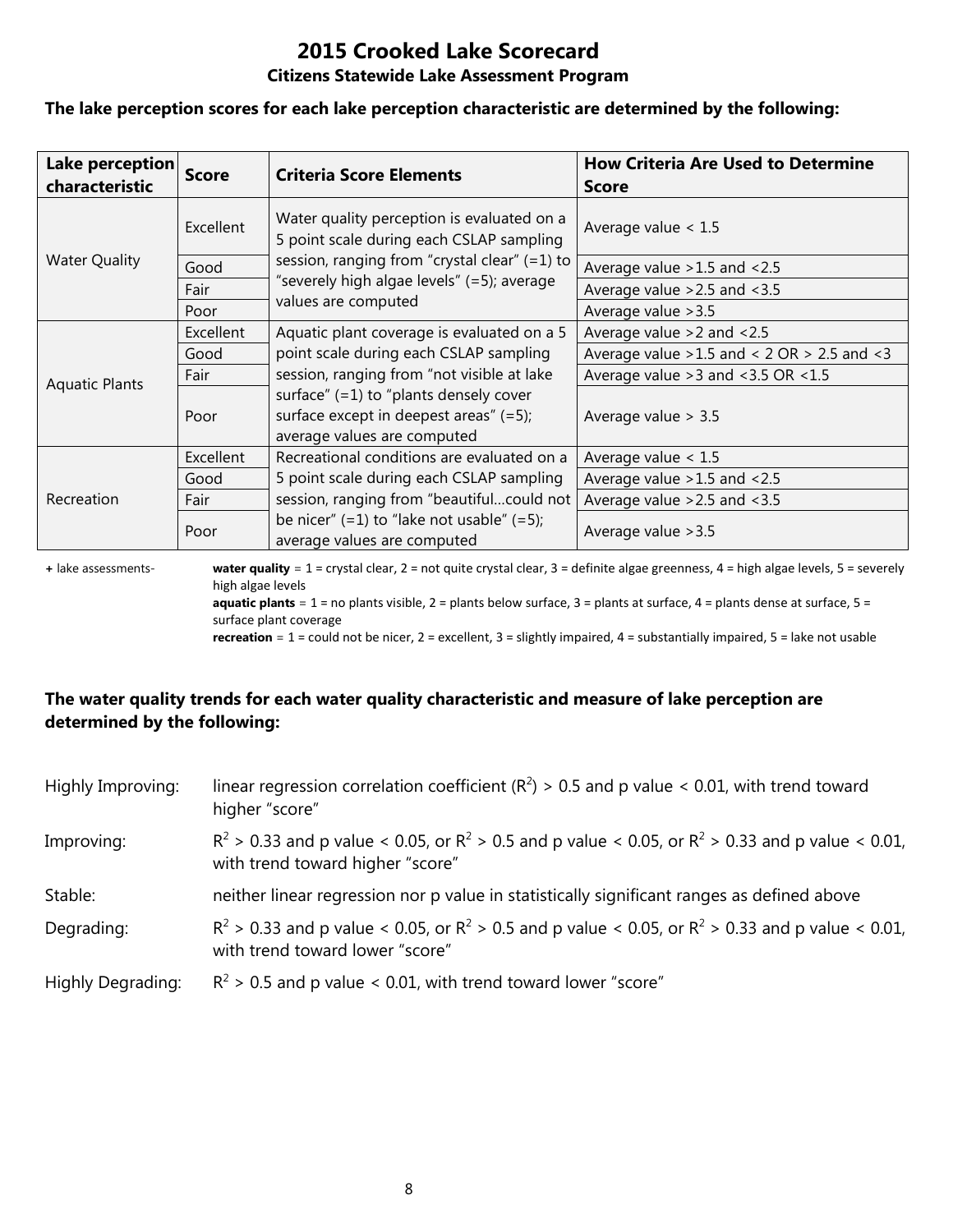## **Lake Uses**

Lake uses are defined as the best uses for a lake (drinking water, swimming, etc.) as determined by several factors. Lake uses are identified using CSLAP water quality, lake perception and biological assessment information to evaluate where a lake fits in the state Water Quality Standards and Classification system (see overview below).

Each lake use is scored based on the following assessment categories, using assessment methodology [\(http://www.dec.ny.gov/chemical/23846.html\)](http://www.dec.ny.gov/chemical/23846.html) established by DEC to evaluate impacts to lake uses:

- **Supported** no evidence of impacts to lake use;
- **Threatened** no evidence of impacts to lake use, but some factor threatens this use (for example, changing water quality, conditions that are nearing impact levels, land-use changes, etc.);
- **Stressed** occasional or slight impacts to lake use;
- **Impaired** frequent or persistent conditions limit or restrict lake use; and
- **Precluded** conditions prevent lake use. This category is uncommon in NYS (and CSLAP) lakes and is not included in the legend for most lake-use scorecard assessments.



*\** All years of CSLAP data collection for the lake except those for which data was not available.

**Overview of the typical water quality classification and their best uses.** For more information visit www.dec.ny.gov/regs/4592.html#15990

| <b>Best use</b> | <b>Other uses</b>                                                                                      | <b>Water Quality Classification</b> |
|-----------------|--------------------------------------------------------------------------------------------------------|-------------------------------------|
| <b>Drinking</b> | Bathing, swimming (recreation), fishing, and fish, shellfish and<br>wildlife reproduction and survival | Class AA & A                        |
| Bathing         | Swimming (recreation), fishing, and fish, shellfish and wildlife<br>reproduction and survival          | Class B                             |
| Swimming        | Same as Class B                                                                                        | Class C                             |
| Fishing         | Same as Class B and C                                                                                  | Class D                             |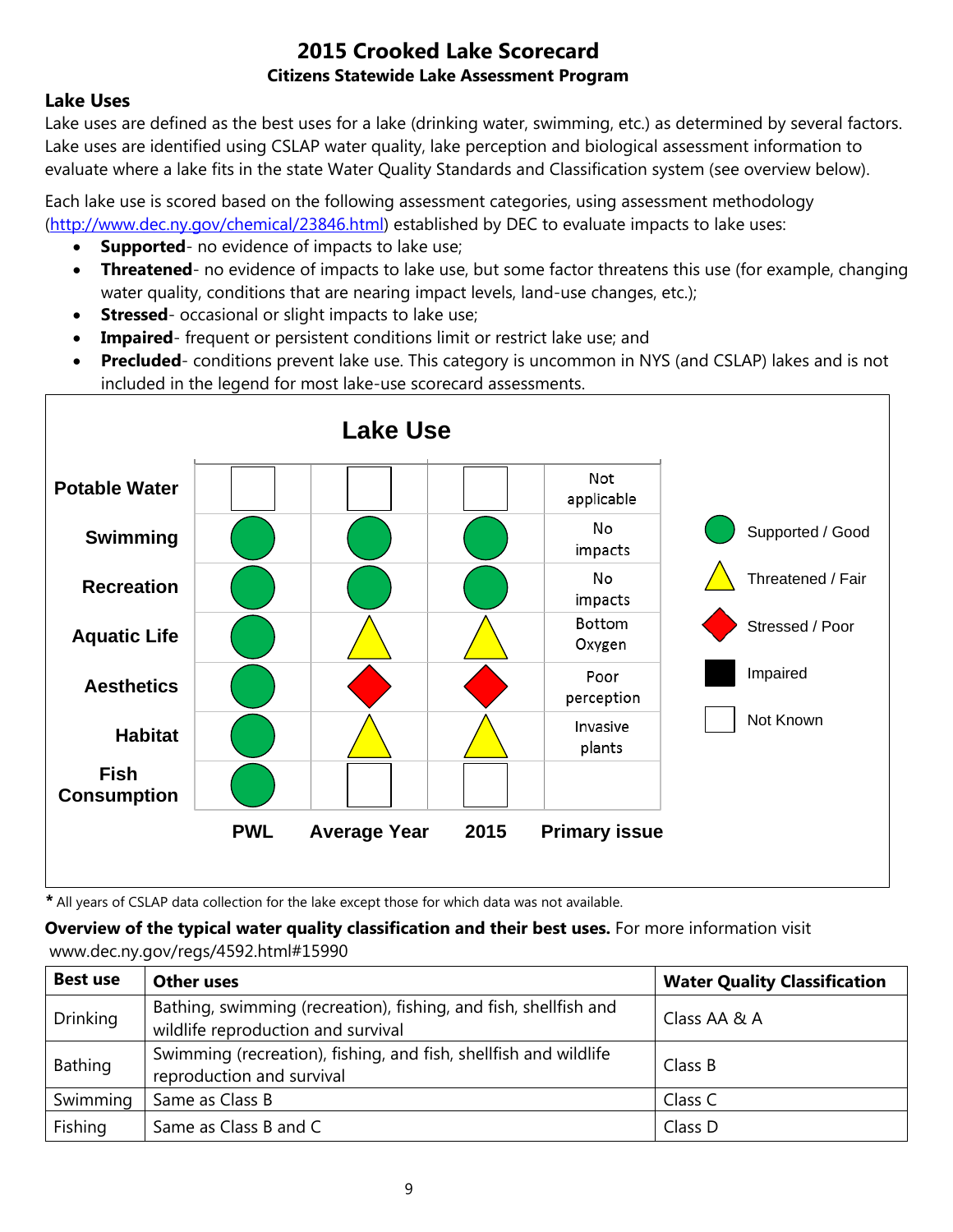#### **The following information is used to determine the condition of lake uses.**

| <b>Lake Use</b>                                                         | <b>Description of characteristic</b>                                                                                                                                                                                                                    | <b>How this relates to CSLAP</b>                                                                                                                                                                                                                                                               |  |
|-------------------------------------------------------------------------|---------------------------------------------------------------------------------------------------------------------------------------------------------------------------------------------------------------------------------------------------------|------------------------------------------------------------------------------------------------------------------------------------------------------------------------------------------------------------------------------------------------------------------------------------------------|--|
| Potable Water                                                           | The lake is used for drinking water. Only Class<br>AA and A lakes have been approved for this use.                                                                                                                                                      | CSLAP data is not intended to assess the condition of<br>potable water. Other state and local monitoring<br>programs better address this use. However, some<br>CSLAP parameters-chlorophyll a, ammonia, arsenic,<br>iron, manganese, algal toxins-indicate potential<br>impacts to potability. |  |
| Bathing                                                                 | The lake is used for swimming and contact<br>recreation. This use is assessed in some lakes<br>only if they support a public bathing beach,<br>although it is evaluated in all lakes                                                                    | Several CSLAP sampling indicators-water clarity,<br>chlorophyll a, algal toxins, lake perception-can be<br>used to assess swimming conditions.                                                                                                                                                 |  |
| Recreation<br>(Swimming,<br>Boating, Fishing<br>and non-contact<br>use) | The lake is used for swimming, boating, fishing<br>and non-contact recreation. Even though some<br>lakes are not classified for this use, all CSLAP<br>lakes should support this use, consistent with the<br>federal goal to make all lakes "fishable." | Contact recreation is evaluating using the bathing<br>indicators described above. Non-contact recreation is<br>evaluated using the lake perception data (visual<br>observations) and aquatic plant surveys.                                                                                    |  |
| Aquatic Life                                                            | The lake is used by aquatic life. This is not an<br>official "use" designated by New York State, but<br>water quality standards and other criteria are<br>adopted to protect aquatic life.                                                              | Aquatic life impacts can be evaluated by a number of<br>CSLAP indicators, including pH, dissolved oxygen, and<br>the presence of invasive species.                                                                                                                                             |  |
| Aesthetics and<br>Habitat                                               | The lake is used for visual enjoyment or the<br>visual beauty of the lake. This is not an official<br>"use" designated by New York State, but water<br>quality criteria are adopted to protect aesthetics.                                              | Lake aesthetics can be impacted by a number of<br>factors, including algal blooms, nuisance weeds, or<br>simply reports that "the lake looks bad," all of which<br>are evaluated in CSLAP. Lake habitat is evaluated<br>against the presence and management of exotic<br>plants                |  |
| <b>Fish Consumption</b>                                                 | The lake is used for consumption of fish. All<br>lakes are assumed to support this use unless<br>otherwise indicated.                                                                                                                                   | CSLAP does not collect data or information to<br>evaluate fish consumption. All CSLAP lakes are<br>evaluated against the New York State Department of<br>Health: Health Advice on Eating Fish You Catch<br>(http://www.health.ny.gov/environmental/outdoors/fi<br>sh/health_advisories/).      |  |

For many CSLAP lakes, some of the lakes designated uses have previously been evaluated; a summary of these assessments can be found on the DEC Priority Waterbody List (PWL) developed for each of the 17 major drainage basins in the state. These can be found at [http://www.dec.ny.gov/chemical/23846.html.](http://www.dec.ny.gov/chemical/23846.html) For some lakes, these are derived from historical assessments of CSLAP or other water quality data, while for others, no PWL assessments are yet available. The "rules" for these assessments are cited in the state Consolidated Assessment and Listing Methodology (CALM) [\(http://www.dec.ny.gov/chemical/23846.html\)](http://www.dec.ny.gov/chemical/23846.html) have changed several times over the last decade, and the CALM document continues to be updated as new assessment tools are evaluated and adopted. The first column of the scorecard reflects the most recent PWL assessment, if available, for each CSLAP waterbody. Non CSLAP data, including "institutional" data (treated water data, bacterial data, consumer confidence report (CCR) summaries, and need for enhanced treatment) may be used for PWL assessments, but are not summarized here.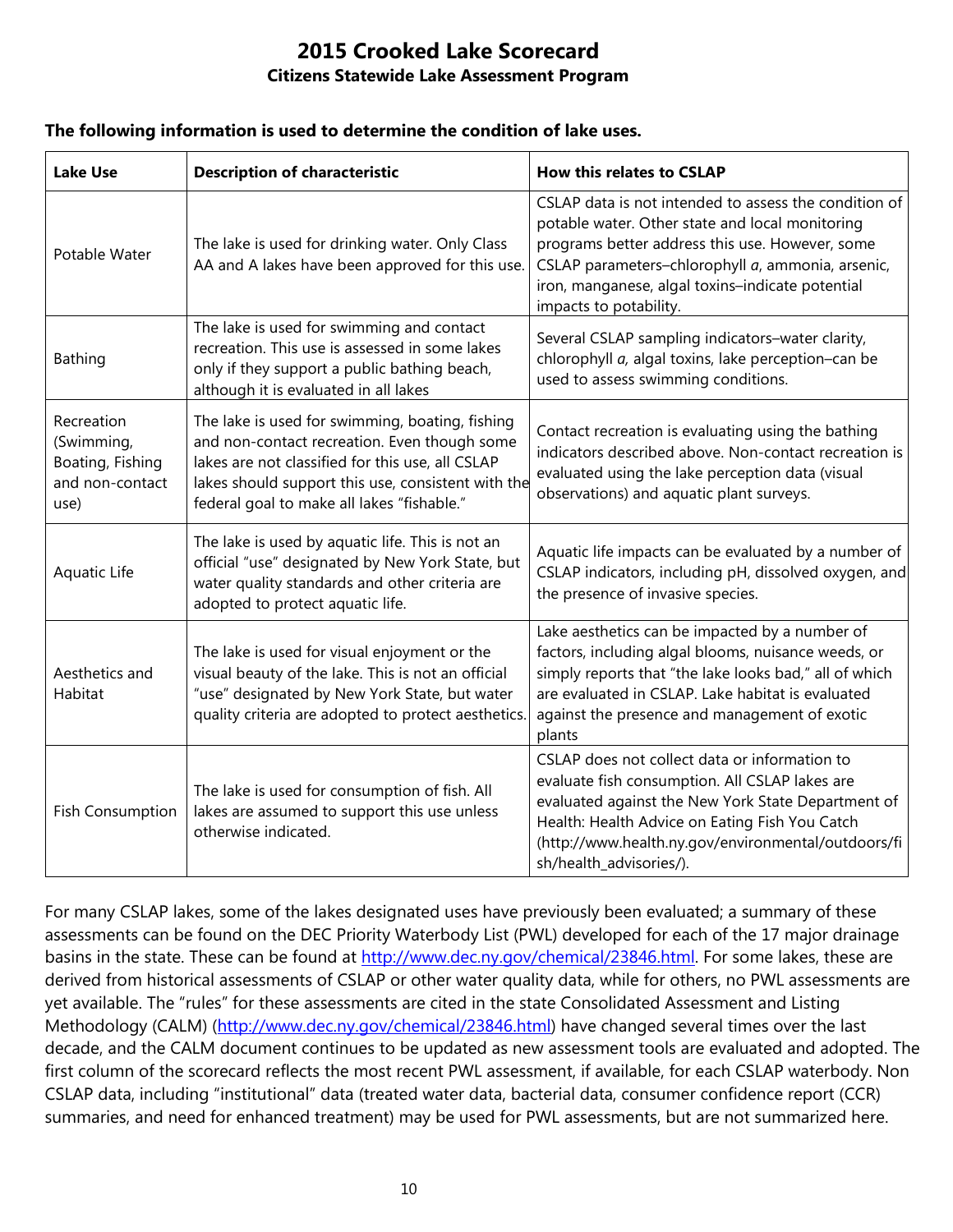| <b>Lake Use</b> | <b>Score</b>    | <b>Criteria Score Elements</b>                                                                                     | <b>How Criteria Are Used to Determine</b>                    |
|-----------------|-----------------|--------------------------------------------------------------------------------------------------------------------|--------------------------------------------------------------|
|                 |                 |                                                                                                                    | <b>Score</b>                                                 |
| Potable Water   | Supported       | Surface water chlorophyll a and HABs<br>data, and deepwater metals data are<br>used to evaluate potable water use. | No evidence of any criteria violations (see below)           |
|                 | Threatened      |                                                                                                                    | Avg hypolimnetic NH <sub>4</sub> > 1, Fe > 0.5, As > 0.3, or |
|                 |                 |                                                                                                                    | Mn > 1; avg open water MC-LR > $0.5$                         |
|                 | Stressed        |                                                                                                                    | >10d consec. open MC-LR>0.3 or BGA>30; Avg                   |
|                 |                 |                                                                                                                    | hypolimnetic NH <sub>4</sub> > 2, Fe > 1 or Mn > 1; avg      |
|                 |                 | Waterbodies not classified as potable                                                                              | open water MC-LR > 1,                                        |
|                 | Impaired        | water supplies cited as "not known"<br>(with impacts cited as "not applicable"                                     | Avg chl.a > 4 (Class AA)-6 (Class A) ug/l, hypo.             |
|                 |                 |                                                                                                                    | arsenic > 10 ug/l, violation of MCLs, municipal              |
|                 |                 |                                                                                                                    | shut-down, or excessive water treatment needed               |
|                 | Not known       |                                                                                                                    | No chlorophyll or deepwater nutrient data                    |
|                 | Supported       |                                                                                                                    | No evidence of any criteria violations (see below)           |
|                 | Threatened      | Surface water chl a, water clarity, and                                                                            | Statistically significant WQ degr.; infrequent or            |
|                 |                 | HABs data used to evaluate bathing use.                                                                            | single small site MC-LR>20 or shore BG >25-30                |
|                 | Stressed        |                                                                                                                    | >10% water clarity readings < 1.2m; or single                |
|                 |                 | Bathing assessments included here                                                                                  | shoreline bloom MC-LR > 20; or open BG Chl >                 |
| <b>Bathing</b>  |                 | reference bathing criteria cited in the                                                                            | 30; recreation = "impaired" w/beach present                  |
|                 | Impaired        | PWL; "public bathing" is evaluated with                                                                            | Open MC-LR > 20 ug/l or avg Secchi < 1.2m; or                |
|                 |                 | bacteria and DOH beach data and is                                                                                 | multiple site and persistent shore MC-LR > 20 or             |
|                 |                 | reflected in the assessment information                                                                            | shore BG Chl > 25-30; beach closure > 4 wks or               |
|                 |                 | here (if available) but not quantified                                                                             | control needed                                               |
|                 | Not known       |                                                                                                                    | No chlorophyll, clarity, HAB or perception data              |
|                 | Supported       | Surface water chl a, water clarity, and                                                                            | No evidence of any criteria violations (see below)           |
|                 | Threatened      | HABs data used to evaluate bathing use.                                                                            | Same as bathing or avg TP > 20 ug/l; >25%                    |
|                 |                 |                                                                                                                    | slightly impaired frequency recreation AND >                 |
| Recreation      |                 | Bathing assessments included here                                                                                  | 10% poor clarity triggering slight impairment                |
|                 | Stressed        | reference bathing criteria cited in the                                                                            | Same as bathing or >10% Chl.a samples > 10                   |
|                 |                 | PWL; "public bathing" is evaluated with                                                                            | uq/l                                                         |
|                 | Impaired        | bacteria and DOH beach data and is                                                                                 | Same as bathing or Avg chl.a > 10 ug/l                       |
|                 | Not known       | reflected in the assessment information<br>here (if available) but not quantified                                  | No chlorophyll, clarity, HAB or perception data              |
|                 | Supported       |                                                                                                                    | No evidence of any criteria violations (see below)           |
|                 |                 |                                                                                                                    | Inferred/measured DO < 1; 10% pH < 6.5 or                    |
| Aquatic Life    | Threatened      |                                                                                                                    | > 8.5                                                        |
|                 | <b>Stressed</b> | pH, (inferred) dissolved oxygen, and the                                                                           | Avg DO < 6.5 or > 8.5; inferred/measured DO <                |
|                 |                 | presence of AIS species are used to                                                                                | 1 for Class T/TS                                             |
|                 | Impaired        | evaluate aquatic life                                                                                              | Avg pH < 6 or >9; Avg DO < 6.5 or > 8.5                      |
|                 |                 |                                                                                                                    | w/documented fish impacts; inferred/measured                 |
|                 |                 |                                                                                                                    | DO <1 w/documented fish impacts                              |
|                 | Not known       |                                                                                                                    | No pH, DO, or AIS information available                      |

## **The lake use scores for each lake use characteristic are determined by the following:**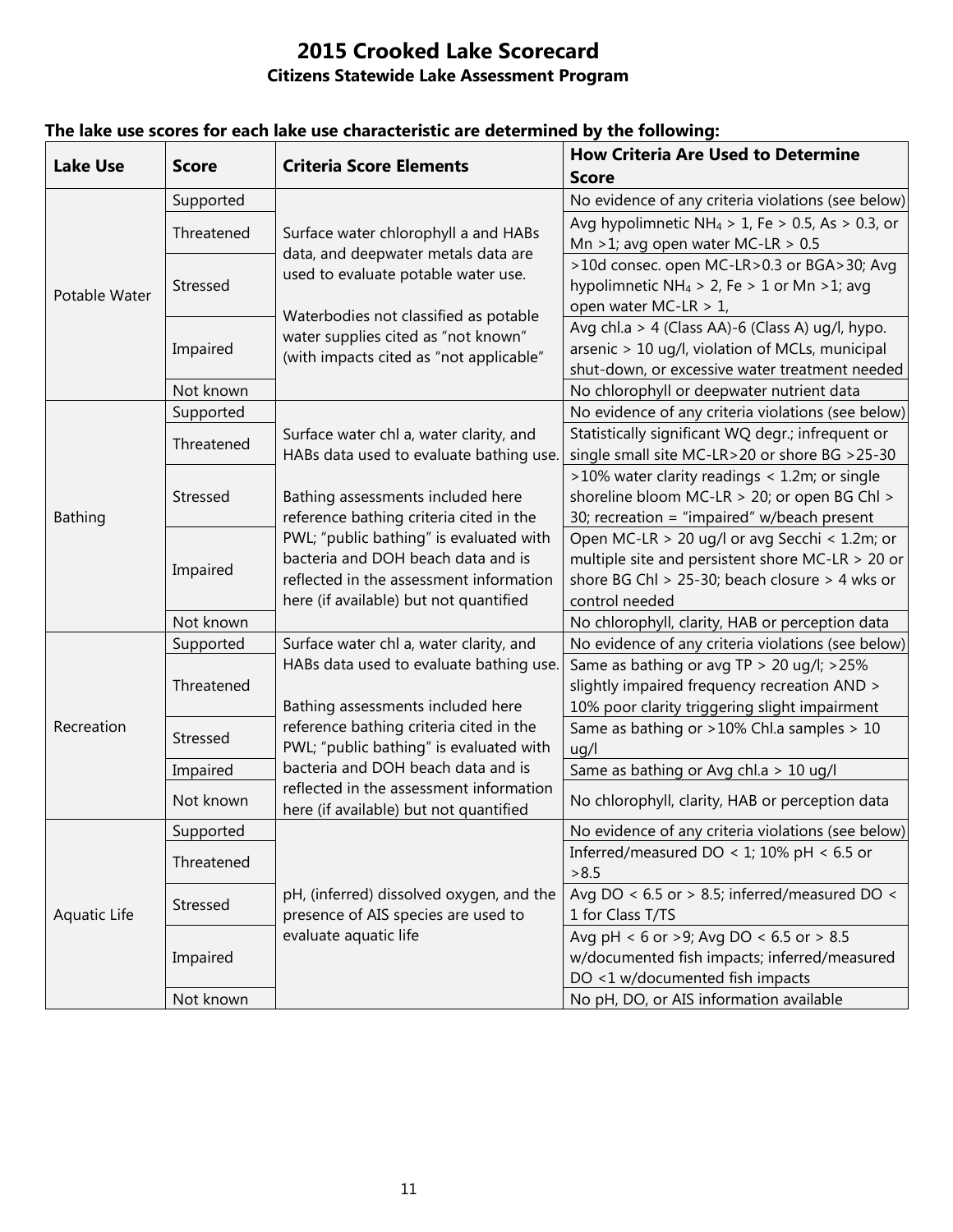| <b>Lake Use</b>         | <b>Score</b> | <b>Criteria Score Elements</b>                                                                                                                                                                                                                                            | <b>How Criteria Are Used to Determine</b><br><b>Score</b>                                                                                                                                                                                                                                                                  |
|-------------------------|--------------|---------------------------------------------------------------------------------------------------------------------------------------------------------------------------------------------------------------------------------------------------------------------------|----------------------------------------------------------------------------------------------------------------------------------------------------------------------------------------------------------------------------------------------------------------------------------------------------------------------------|
| Aesthetics /<br>Habitat | Good         | Aesthetics are evaluated through<br>perception surveys and the presence of<br>HABs and native species, while habitat is<br>evaluated against AIS species. These<br>categories are not recognized by EPA as<br>designated uses, so they are evaluated<br>as a "condition". | No evidence of any criteria violations (see below)                                                                                                                                                                                                                                                                         |
|                         | Fair         |                                                                                                                                                                                                                                                                           | Occasional aquatic plant treatment required for<br>invasive (habitat) or native (aesthetics) plants;<br>Aesthetics: "slightly impaired" due to algae or<br>weeds >25%; "definite algae greenness" >25%;<br>1x open water or shoreline bloom notification;<br>>25% surface weeds; >10% TP samples > 20<br>uq/l              |
|                         | Poor         |                                                                                                                                                                                                                                                                           | Routine aquatic plant treatment required for<br>invasive (habitat) or native (aesthetics) plants;<br>Aesthetics: "slightly impaired" due to algae or<br>weeds >50%; "definite algae greenness" >50%;<br>> 1x open water or large or widespread<br>shoreline bloom notification; > 50% surface<br>weeds; avg $TP > 20$ ug/l |
|                         | Not known    |                                                                                                                                                                                                                                                                           | No perception, HAB or AIS information                                                                                                                                                                                                                                                                                      |
| Fish<br>Consumption     | Supported    | Fish consumption is not evaluated<br>through CSLAP- PWL listings are based<br>on whether a waterbody is cited on the<br>DOH Health Advice for Consumption of                                                                                                              | No evidence of any criteria violations (see below)                                                                                                                                                                                                                                                                         |
|                         | Threatened   |                                                                                                                                                                                                                                                                           | High toxins in any HAB sample or persistent BGA<br>blooms                                                                                                                                                                                                                                                                  |
|                         | Stressed     |                                                                                                                                                                                                                                                                           | Fish tissue data indicates measurable level of<br>contaminants but no listing on DOH Health<br>Advice on Eating Sports Fish and Game                                                                                                                                                                                       |
|                         | Impaired     |                                                                                                                                                                                                                                                                           | Waterbody cited on DOH Health Advice on<br>Eating Sports Fish and Game                                                                                                                                                                                                                                                     |
|                         | Not known    |                                                                                                                                                                                                                                                                           | No fish tissue data; potential impacts not cited                                                                                                                                                                                                                                                                           |

+ proposed NNC (numeric nutrient criteria): for potable water: Class AA lakes: chlorophyll a = 4 ug/l; for Class A lakes = 6 ug/l; proposed NNC (numeric nutrient criteria) for swimming: chlorophyll a = 10 ug/l (all classes); water clarity = 1.2 meters (= 4 feet), TP = 20 ug/l

### **Summary**

The information displayed in the scorecard is intended to give a quick and comprehensive overview of the results from CSLAP assessments and lake data collected by DEC, academics and private consultants.

CSLAP scorecards summarize information related to water quality, lake perception, biological condition and lake uses. The data and other information collected through CSLAP, or other sources, contribute to the evaluation of lake uses.

This information is the basis for the water quality assessments conducted as part of DEC's waterbody inventory. More comprehensive summaries of CSLAP data are included in individual lake reports and regional and statewide CSLAP data summaries. To fully understand CSLAP lakes, those interested should review the information found in scorecards, individual lake summaries, and regional and statewide CSLAP reports.